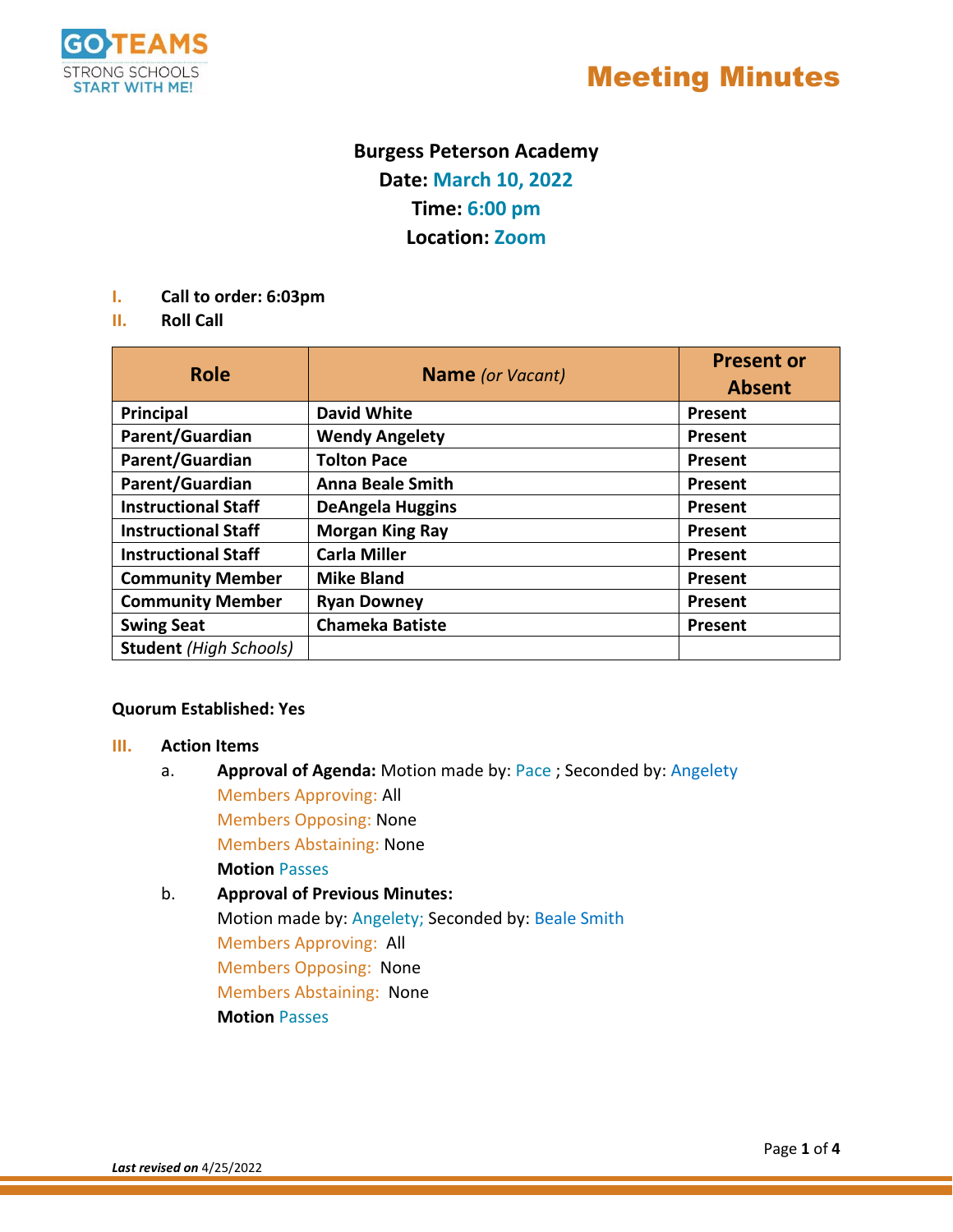

c. **Action Item 1: Budget Approval** Motion made by: Huggins; Seconded by: Pace Members Approving: All Members Opposing: None Members Abstaining: None **Motion** Passes

#### **IV. Discussion Items**

#### a. **Discussion Item 1**: Budget Review Presentation

Mr. White gave an overview of the budget presentation. There have been no substantial changes since the February  $16<sup>th</sup>$  Go Team Meeting

- Mr. White discussed the steps that have been completed to date. Our budget is about \$5.8 million. It's based on a projected enrollment of 508 students, which is seven students fewer than we were budgeted for in the current year's budget.
- He discussed difference between student success funding (SSF) and the additional earnings. The SSF means the amount of dollars, we get per student based on the categories those students are in. We receive additional dollars for the number of students that are school who live at or below the poverty line. Additional dollars are also received for special education, gifted program, and EIP (Early Intervention Program). The total student success formula allocation is \$3,791,841.
- Funding is received for signature programming, IB, to help us run, maintain, and improve our IB Primary Years Programme. We also receive Title 1 funds and CARES Act funding.
- The largest portion of money is spent on instruction, teaching staff, and teaching support staff.
- There is a reserve holdback of funds of \$75,837.
- Pace and Beale asked if PTA funds could be used to offset any funds that may be taken back.
- White explained that there has been cost sharing for some items, but PTA would not cover things that the school budget should cover.
- White reviewed plans for the Plan for FY23 CARES Allocation.

There were no additional questions and the team moved forward with approving the budget.

#### **V. Information Items**

a. **Principal's Report**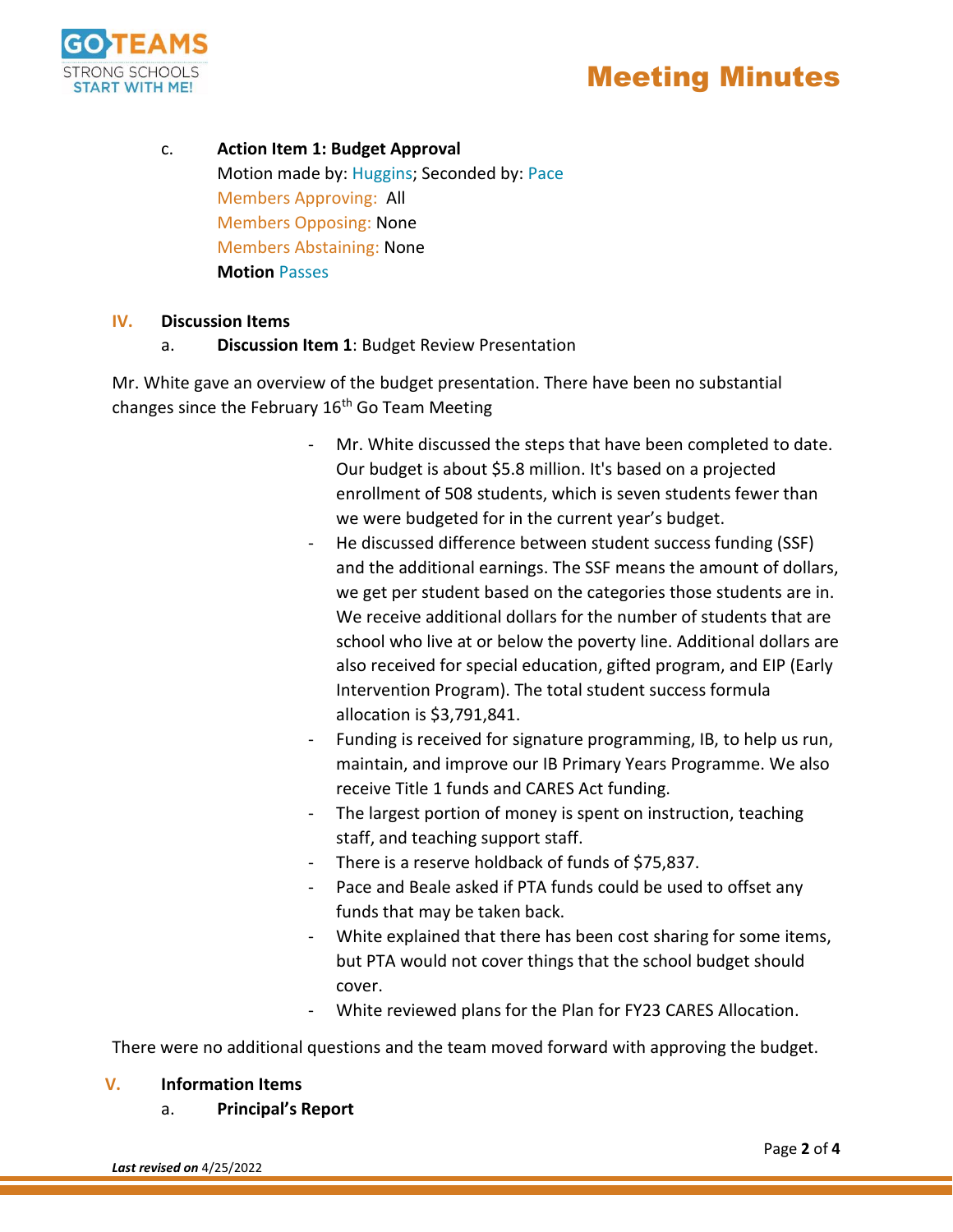



- i. Mr. White gave spring updates.
	- COVID testing is still occurring two times per week on Mondays and Thursdays. There have been 0 positives since the district became mask optional.
	- BPA will have field day this year. April 28 for grades K-2 and April 29 for grades 3-5. Field day t-shirts have been purchased by BPA. In order to recoup some of the cost, families are being asked to purchase the shirts for \$5. Every student will receive a shirt.
	- Students who were identified for the Angel Tree during Christmas, have also been "adopted" for the BPA Book fair.
	- It's Hiring Season. BPA is reviewing candidates to interview for Kindergarten,  $1<sup>st</sup>$ , and  $3<sup>rd</sup>$  grade positions.
	- 5<sup>th</sup> grade end of year activities include two away from school field trips, no overnight. The promotion ceremony will be held in person and streamed via Zoom. An end of year dance is also being considered.

#### **VI. Announcements**

- i. King Ray gave an update on GO Team Elections.
	- Voting will occur April 18 through the 27<sup>th</sup>. APS staff will receive a link in their email to vote.
	- Parents will vote for the parent candidates. They will receive the link to vote in three ways, email, text, or mail.
	- We are filling the parent seats for Pace and Angelety and two seats for instructional staff for Huggins and Miller.
	- There is also a community member seat for Bland, who has served for two years as well.
	- Beale Smith asked how the Cluster Representative is selected.
	- King Ray explained once the new Go Team is seated, officer positions will be nominated and selected.

There were no additional announcements. The team moved to adjourn the meeting

#### **VII. Adjournment**

Motion made by: Pace ; Seconded by: Miller Members Approving: All Members Opposing: None Members Abstaining: None **Motion** Passes

#### **ADJOURNED AT 6:50 pm**

-----------------------------------------------------------------------------------------------------------------------------

**Minutes Taken By:** DeAngela Huggins